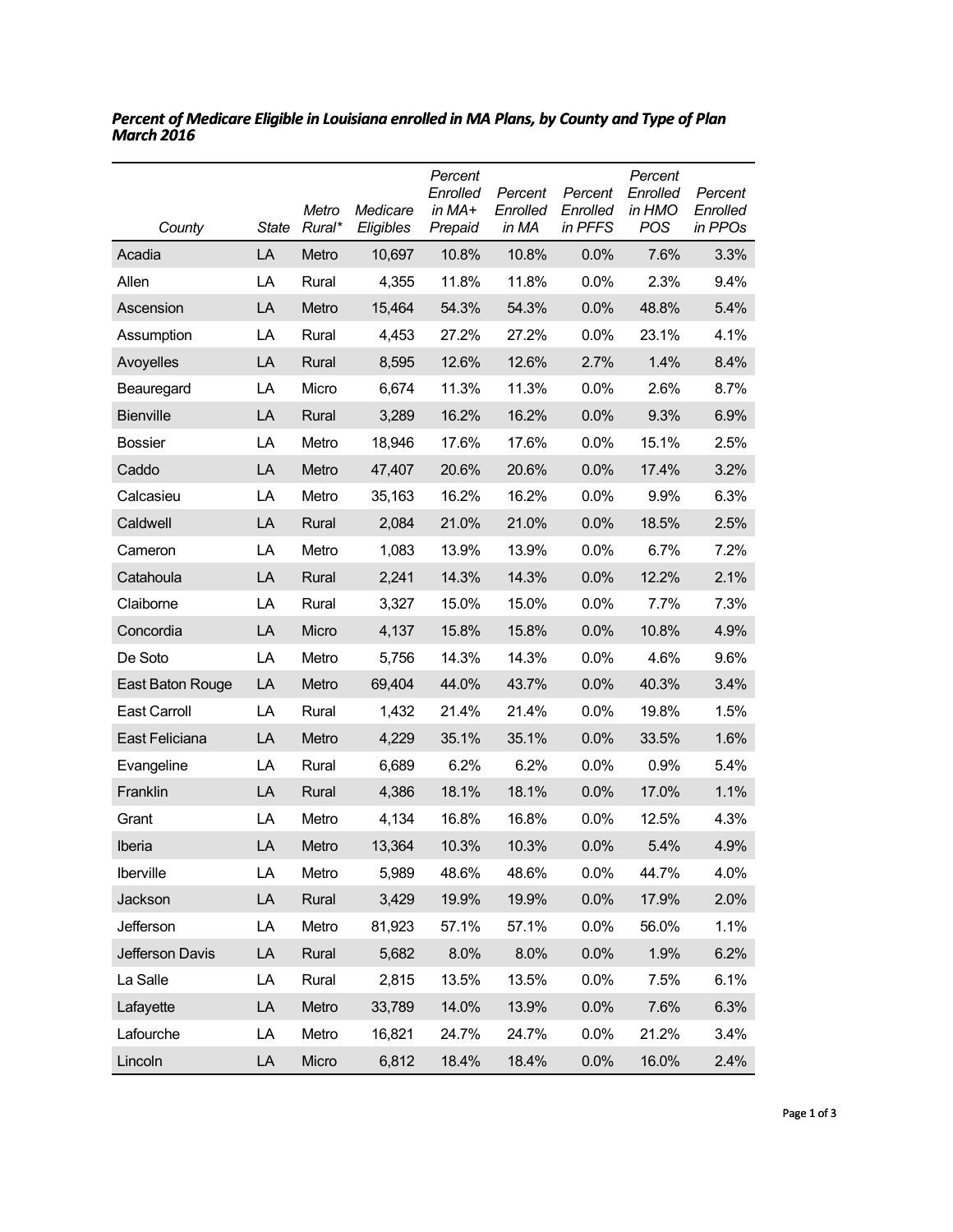| County                  | <b>State</b> | Metro<br>Rural* | Medicare<br>Eligibles | Percent<br>Enrolled<br>in MA+<br>Prepaid | Percent<br>Enrolled<br>in MA | Percent<br>Enrolled<br>in PFFS | Percent<br>Enrolled<br>in HMO<br><b>POS</b> | Percent<br>Enrolled<br>in PPOs |
|-------------------------|--------------|-----------------|-----------------------|------------------------------------------|------------------------------|--------------------------------|---------------------------------------------|--------------------------------|
| Livingston              | LA           | Metro           | 20,216                | 52.7%                                    | 52.7%                        | 0.0%                           | 50.6%                                       | 2.0%                           |
| Madison                 | LA           | Rural           | 1,997                 | 10.3%                                    | 10.3%                        | 0.0%                           | 8.7%                                        | 1.6%                           |
| Morehouse               | LA           | Micro           | 6,186                 | 25.1%                                    | 25.1%                        | 0.0%                           | 22.2%                                       | 2.9%                           |
| Natchitoches            | LA           | Micro           | 7,275                 | 14.4%                                    | 14.4%                        | 0.0%                           | 7.1%                                        | 7.3%                           |
| Orleans                 | LA           | Metro           | 58,692                | 47.0%                                    | 46.7%                        | $0.0\%$                        | 45.7%                                       | 1.1%                           |
| Ouachita                | LA           | Metro           | 26,944                | 22.5%                                    | 22.5%                        | 0.0%                           | 19.9%                                       | 2.5%                           |
| Plaquemines             | LA           | Metro           | 3,404                 | 52.3%                                    | 52.3%                        | 0.0%                           | 50.1%                                       | 2.2%                           |
| Pointe Coupee           | LA           | Metro           | 4,576                 | 43.0%                                    | 43.0%                        | 0.0%                           | 41.0%                                       | 1.9%                           |
| Rapides                 | LA           | Metro           | 26,699                | 15.9%                                    | 15.8%                        | 0.0%                           | 11.9%                                       | 3.9%                           |
| <b>Red River</b>        | LA           | Rural           | 1,643                 | 17.5%                                    | 17.5%                        | 0.0%                           | 8.6%                                        | 8.9%                           |
| Richland                | LA           | Rural           | 4,233                 | 19.2%                                    | 19.2%                        | 0.0%                           | 18.7%                                       | 0.5%                           |
| Sabine                  | LA           | Rural           | 5,263                 | 14.9%                                    | 14.9%                        | 0.0%                           | 5.5%                                        | 9.4%                           |
| St. Bernard             | LA           | Metro           | 5,840                 | 47.1%                                    | 47.1%                        | $0.0\%$                        | 23.8%                                       | 23.3%                          |
| St. Charles             | LA           | Metro           | 8,044                 | 54.3%                                    | 54.3%                        | 0.0%                           | 49.1%                                       | 5.2%                           |
| St. Helena              | LA           | Metro           | 2,912                 | 29.4%                                    | 29.4%                        | 0.0%                           | 27.3%                                       | 2.0%                           |
| St. James               | LA           | Metro           | 4,105                 | 44.4%                                    | 44.4%                        | 0.0%                           | 37.5%                                       | 7.0%                           |
| St. John the Baptist    | LA           | Metro           | 7,612                 | 50.6%                                    | 50.6%                        | 0.0%                           | 47.1%                                       | 3.5%                           |
| St. Landry              | LA           | Micro           | 17,933                | 13.7%                                    | 13.6%                        | 0.0%                           | 9.4%                                        | 4.2%                           |
| St. Martin              | LA           | Metro           | 9,594                 | 15.6%                                    | 15.6%                        | 0.0%                           | 8.8%                                        | 6.8%                           |
| St. Mary                | LA           | Micro           | 10,171                | 15.9%                                    | 15.9%                        | 0.0%                           | 2.6%                                        | 13.3%                          |
| St. Tammany             | LA           | Metro           | 45,674                | 49.0%                                    | 49.0%                        | $0.0\%$                        | 45.7%                                       | 3.3%                           |
| Tangipahoa              | LA           | Metro           | 21,252                | 31.5%                                    | 31.5%                        | 0.0%                           | 23.2%                                       | 8.3%                           |
| Tensas                  | LA           | Rural           | 1,162                 | 12.3%                                    | 12.3%                        | 0.0%                           | 9.9%                                        | 2.4%                           |
| Terrebonne              | LA           | Metro           | 19,465                | 15.3%                                    | 15.3%                        | 0.0%                           | 8.0%                                        | 7.4%                           |
| Union                   | LA           | Metro           | 4,974                 | 23.1%                                    | 23.1%                        | 0.0%                           | 21.0%                                       | 2.1%                           |
| Vermilion               | LA           | Metro           | 10,470                | 9.5%                                     | 9.5%                         | 0.0%                           | 5.2%                                        | 4.3%                           |
| Vernon                  | LA           | Micro           | 7,163                 | 6.8%                                     | 6.8%                         | 0.0%                           | 0.4%                                        | 6.4%                           |
| Washington              | LA           | Micro           | 10,175                | 28.4%                                    | 28.4%                        | 0.0%                           | 25.6%                                       | 2.8%                           |
| Webster                 | LA           | Metro           | 9,267                 | 19.1%                                    | 19.1%                        | 0.0%                           | 16.7%                                       | 2.4%                           |
| <b>West Baton Rouge</b> | LA           | Metro           | 3,992                 | 50.9%                                    | 50.9%                        | 0.0%                           | 47.5%                                       | 3.4%                           |
| <b>West Carroll</b>     | LA           | Rural           | 2,583                 | 20.8%                                    | 20.8%                        | 0.0%                           | 20.2%                                       | 0.6%                           |

*Percent of Medicare Eligible in Louisiana enrolled in MA Plans, by County and Type of Plan March 2016*